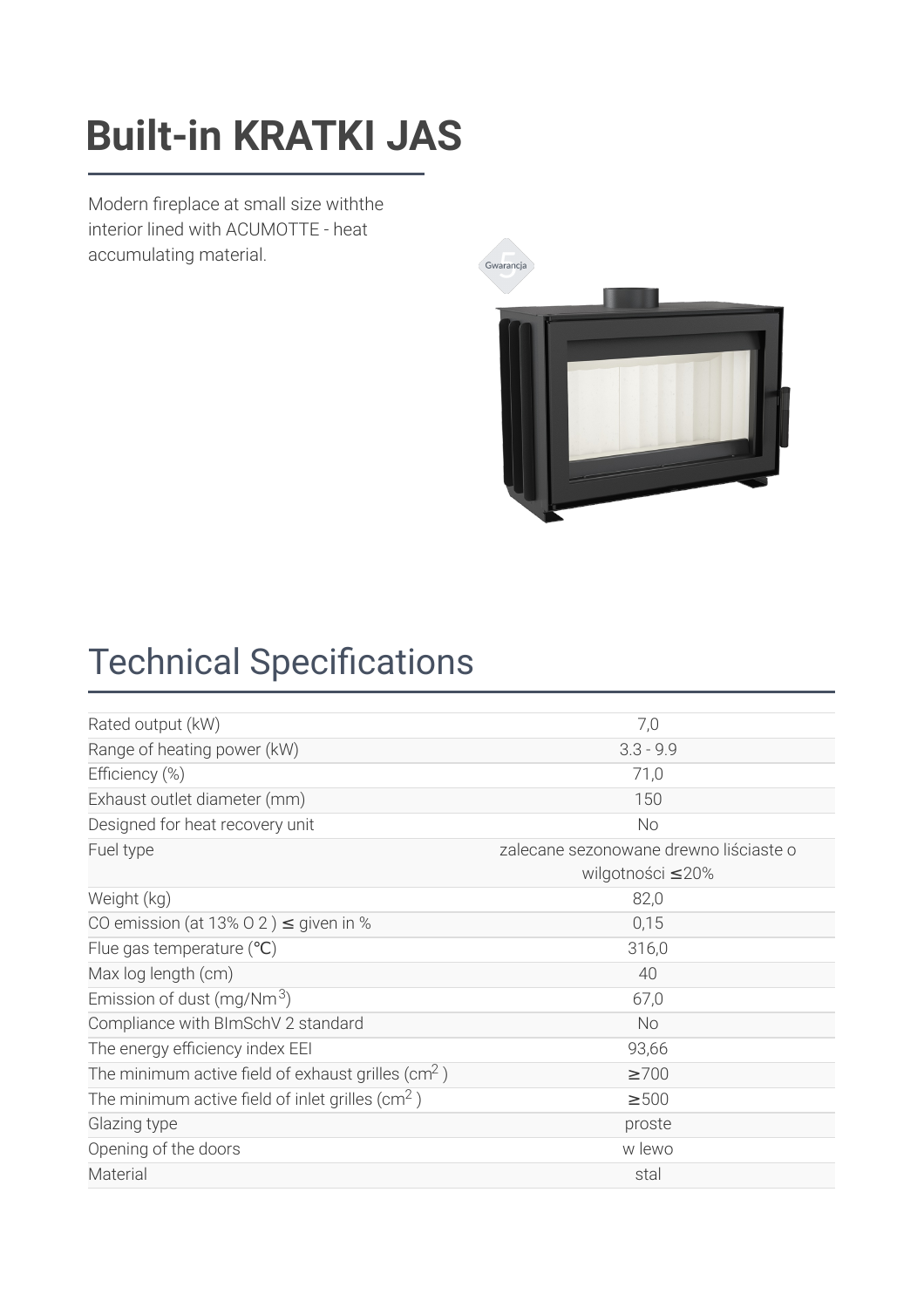| Width (cm)                          | 67,60      |
|-------------------------------------|------------|
| Height (cm)                         | 54,30      |
| Depth (cm)                          | 30,60      |
| External air inlet                  | <b>No</b>  |
| The liner of the combustion chamber | Yes        |
| Ashpan                              | <b>No</b>  |
| Decorative printed glass            | <b>No</b>  |
| Field of active grilles $(cm2)$     | $\geq 500$ |

### Features

#### **MAXIMUM USE OF ENERGY**

The body and the front of the insert are resistant to high temperatures thanks to the high quality steel used in production.

Efficient burning process & maintaining of temperature to keep the warmth for longer thanks to lining of combustion chamber with Acumotte - heat accumulating material which raises the temperature in the combustion chamber.

Combustion of fuel particles thanks to deflector, which extends the exhaust gas path.

Maximum usage of heat thanks to densely spaced radiators.

#### **SAFETY AT THE HIGHEST LEVEL**

Perfect tightness thanks to the solid welds made in a noble gas shielding.

All steel elements are laser cut and bent on CNC bending machines.

Insert's front equipped with a heat resistant ceramics that withstands temperatures up to 800oC.

#### **CONVENIENT TO USE**

Reduced soot deposition through a system of pure glass (air curtain).

5 year warranty.

## Technical drawing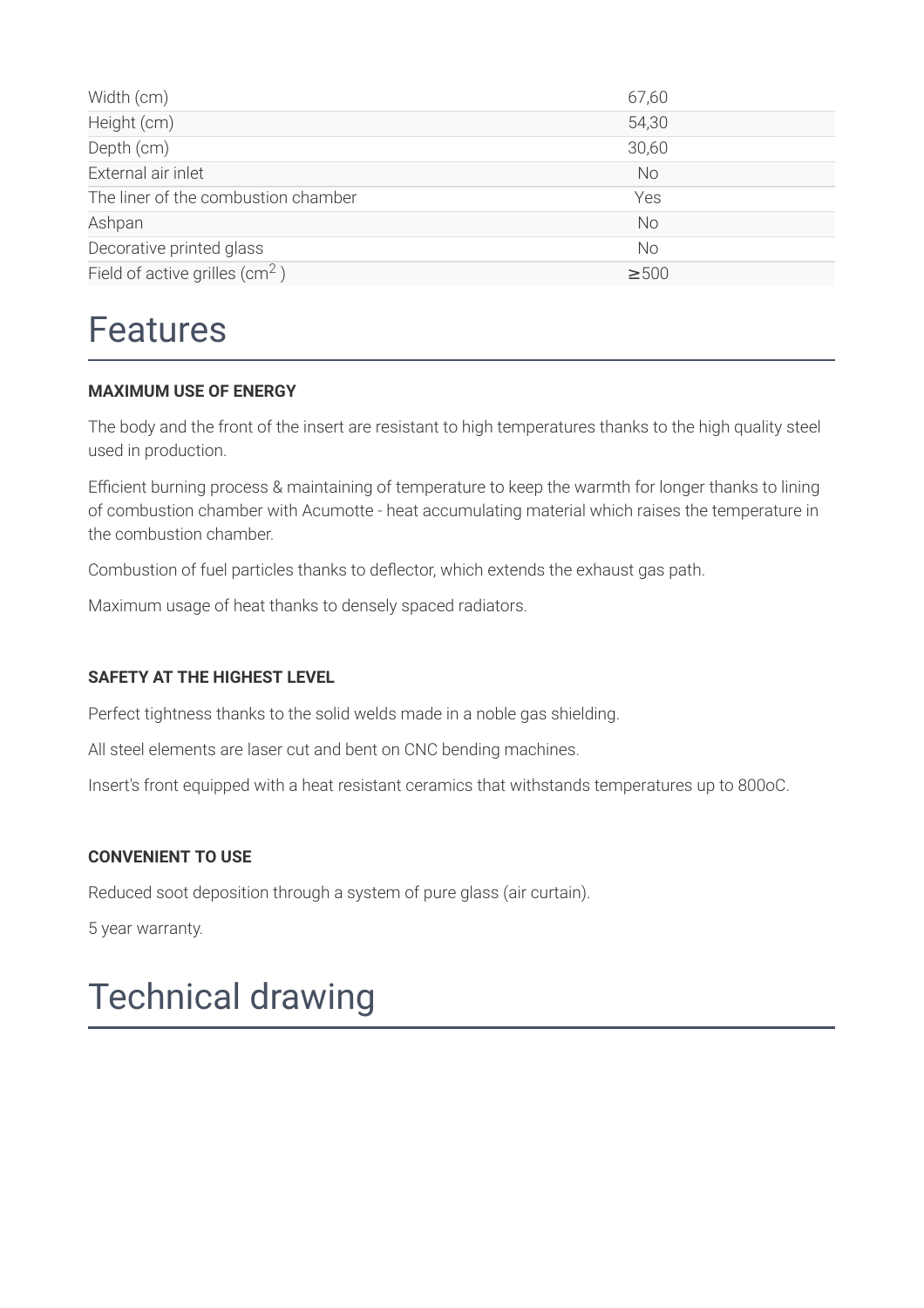

### Additional options



Ramka stalowa do JAŚ 6 Nowoczesna stalowa ramka ozdobna do wkładu kominkowego powietrznego JAŚ 6 z prostym frontem.

250,00 zł

## **Warranty**

Wszystkie produkty dostępne na www.kratki.com są fabrycznie nowe, wolne od wad fizycznych i prawnych oraz zostały legalnie wprowadzone na rynek polski. Producent udziela 5 lat gwarancji od momentu zakupu wkładu na jego sprawne działanie. Wyłożenie ceramiczne objęte jest gwarancją na okres 2 lat od momentu zakupu wkładu. Uszczelnienia kominka objęte jest gwarancją na okres 1 roku od momentu zakupu wkładu. Gwarancją nie jest objęta: ceramika żaroodporna. Zastosowanie wkładu kominkowego, sposób podłączenia do komina oraz warunki eksploatacji muszą być zgodne z instrukcją obsługi.

# Return

Klient będący Konsumentem, który zawarł Umowę sprzedaży, może w terminie 14 dni odstąpić od niej bez podawania przyczyny. Bieg terminu na odstąpienie od Umowy sprzedaży rozpoczyna się od chwili objęcia Towaru w posiadanie przez Klienta lub wskazaną przez niego osobę trzecią inną niż